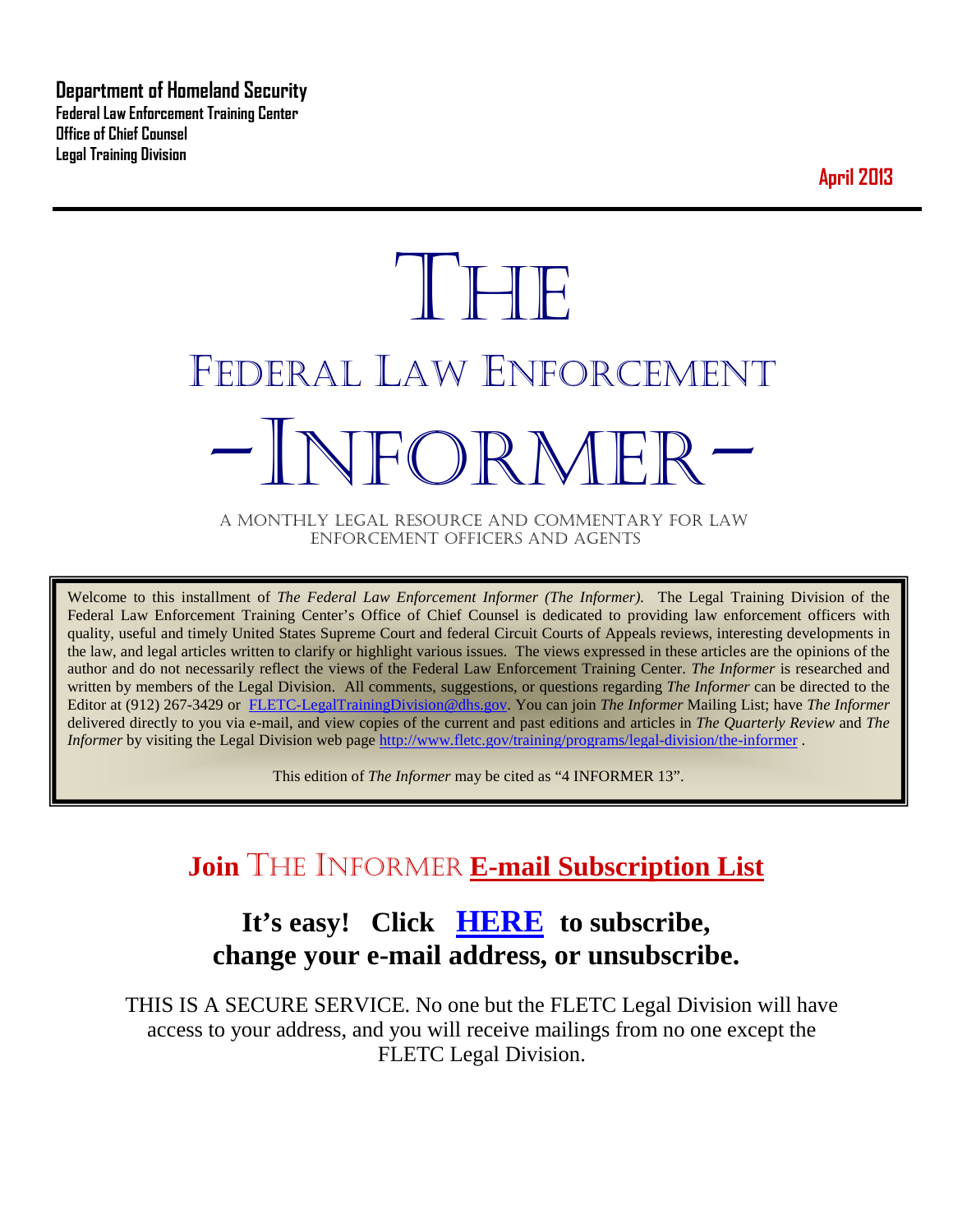# **In This Issue**

# **Case Summaries**

# **United States Supreme Court**

# **Click [Here](#page-3-0)**

**\*\*\*\*\*\*\*\*\*\*\*\*\*\*\*\*\*\*\*\*\*\*\*\*\*\*\*\*\*\***

# **Circuit Courts of Appeals**

## **Click [Here](#page-4-0)**

 **1st [Circuit](#page-4-1) 2nd [Circuit](#page-5-0) 6th [Circuit](#page-6-0)  7th [Circuit](#page-7-0) 8th [Circuit](#page-8-0) 9th [Circuit](#page-11-0) 10th [Circuit](#page-13-0)**

**[Court of Appeals for the Armed Forces](#page-14-0)**

\*\*\*\*\*\*\*\*\*\*\*\*\*\*\*\*\*\*\*\*\*\*\*\*\*

# **Free FLETC Informer Webinar Series Schedule**

The FLETC Informer Webinar Series continues in April and May with the following webinars scheduled:

**1. Best Law Enforcement Practices for eDiscovery in Criminal Investigations and Prosecutions**

Presented by Robert Cauthen, FLETC Legal Division 50-minute webinar – Choose one of two sessions.

**Dates and Times:** Wednesday, April 24, 2013: 2:30 pm EDST Click **[HERE](http://connect.hsin.gov/ediscovery042413/event/registration.html)** to register.

Wednesday, May 1, 2013: 2:30 pm EDST Click **[HERE](http://connect.hsin.gov/fletclgd0501event/event/registration.html)** to register.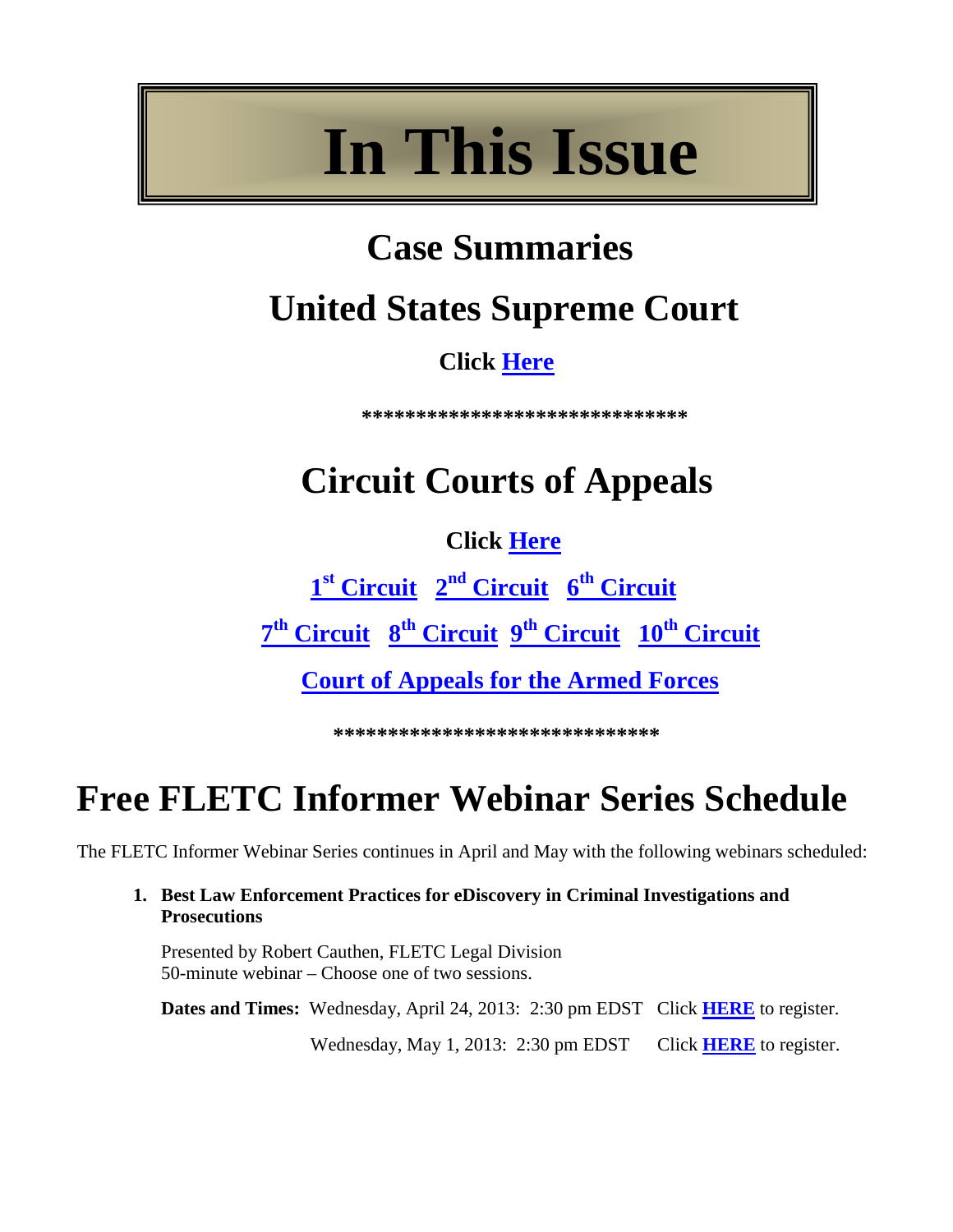#### **2. Government Workplace Searches**

Presented by John Besselman, FLETC Legal Division 50-minute webinar – Choose one of two sessions.

**Dates and Times:** Thursday, April 25, 2013: 2:30 pm EDST Click **[HERE](http://connect.hsin.gov/fletclgd0425event/event/registration.html)** to register. Tuesday, April 30, 2013: 11:00 am EDST Click **[HERE](http://connect.hsin.gov/fletclgd0430event/event/registration.html)** to register.

#### **3. Canines, Cops, and Curtilage – Using Drug Dogs After** *Florida v. Jardines*

Presented by Bruce-Alan Barnard, FLETC Legal Division 50-minute webinar – Choose one of three sessions

| <b>Dates and Times:</b> Monday, May 6, 2013: $12:30 \text{ pm} \text{EDST}$ | Click <b>HERE</b> to register. |
|-----------------------------------------------------------------------------|--------------------------------|
| Monday May 13, 2013: 2:30 pm EDST                                           | Click <b>HERE</b> to register. |
| Tuesday May 14, 2013: 4:30 pm EDST                                          | Click <b>HERE</b> to register. |

#### **4. Search Incident to Arrest – Digital Devices in a Post-***Gant* **World**

Presented by Mikell Henderson, FLETC Legal Division 50-minute webinar – Choose one of two sessions

**Dates and Times:** Friday, May 17, 2013: 3:30 pm EDST Click **[HERE](http://connect.hsin.gov/fletclgd0517event/event/registration.html)** to register.

Wednesday, May 22, 2013: 12:30 pm EDST Click **[HERE](http://connect.hsin.gov/fletclgd0515event/event/registration.html)** to register.

#### **If there are any specific legal topics that you would like to see offered in future FLETC Informer webinars, please let us know!**

Address any inquiries to [lgdwebinar@fletc.dhs.gov](mailto:lgdwebinar@fletc.dhs.gov)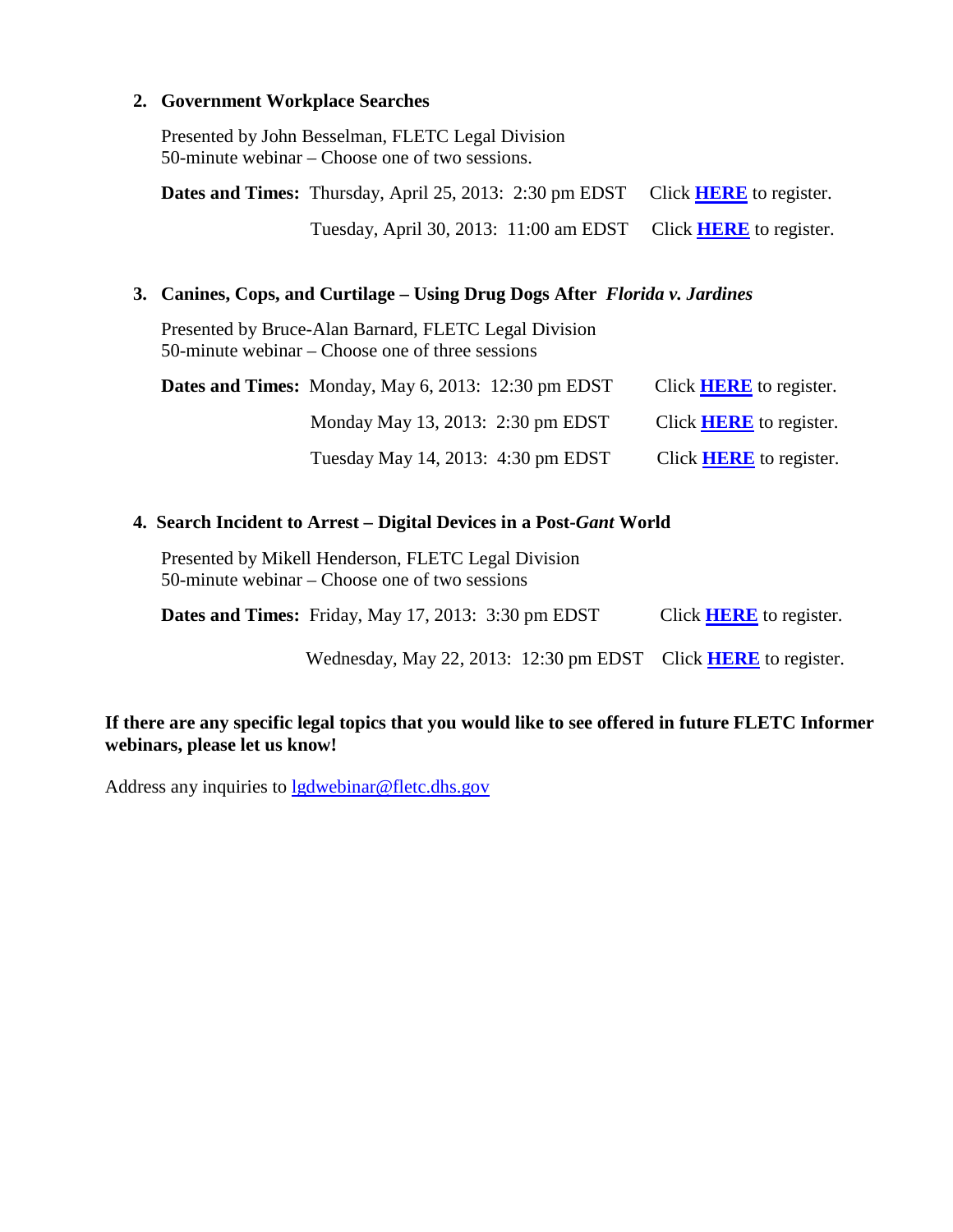# CASE SUMMARIES

# <span id="page-3-0"></span>United States Supreme Court

#### **Florida v. Jardines, 2013 U.S. LEXIS 2542 (U.S. 2013)**

The police received an anonymous tip from a person who claimed Jardines was growing marijuana in his house. After conducting surveillance on the house for fifteen minutes, two police officers approached Jardines' house with a drug-detection dog. The dog alerted to the presence of drugs while on the front porch and after sniffing at the base of the front door. Based upon this information, officers obtained a warrant to search Jardines' house where they seized live marijuana plants and equipment used to grow those plants.

At trial, Jardines moved to suppress the marijuana plants and related equipment, arguing the dogsniff constituted an unreasonable search. The Florida Supreme Court held the sniff-test conducted by the drug-dog was a substantial government intrusion into Jardines' house and constituted a *Fourth Amendment* search, requiring suppression of the evidence the officers had seized.

The United States Supreme Court agreed and held the government's use of trained police dogs to investigate the home and its immediate surroundings is a "search" within the meaning of the *Fourth Amendment*.

First, as the Supreme Court recently articulated in *[U.S. v. Jones](http://www.supremecourt.gov/opinions/11pdf/10-1259.pdf)*, when the government obtains information by physically intruding on persons, houses, papers or effects, a *Fourth Amendment* search has occurred. Here, the police officers were gathering information on Jardines' front porch, clearly part of the curtilage of the house, which is afforded the same *Fourth Amendment*  protections as the rest of the house.

Second, the police officers gathered information, in the form of the drug dog's alert, by physically entering and occupying the curtilage of the house without Jardines' explicit or implicit permission to be there. The courts have held homeowners implicitly permit visitors to approach their houses by walking up to the front door, knocking promptly, and waiting briefly for a response. As a result, a police officer may approach a home and knock just as any private citizen might do. However, introducing a trained police dog to explore the area around the home, hoping to discover incriminating evidence is different. It is not reasonable to believe a homeowner's implicit invitation for visitors to approach his front door extends to police officers wishing to approach the front door to conduct a search with a drug-dog.

Click **[HERE](http://www.supremecourt.gov/opinions/12pdf/11-564_5426.pdf)** for the court's opinion.

\*\*\*\*\*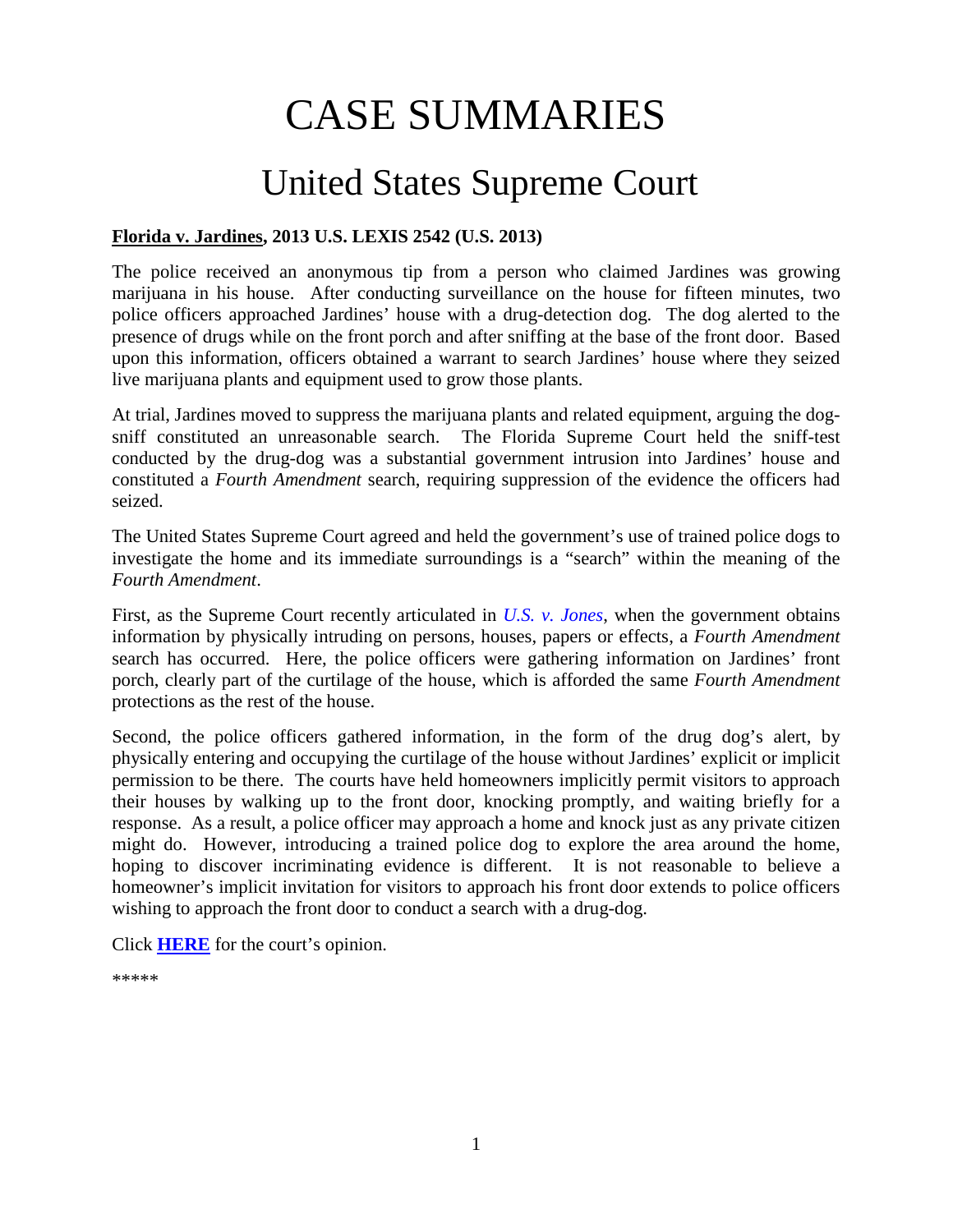#### **Millbrook v. United States, 2013 U.S. LEXIS 2543 (U.S. 2013)**

Millbrook sued the United States under the Federal Tort Claims Act (FTCA) alleging three Correctional Officers subjected him to a sexual assault and battery while he was an inmate at a federal prison.

Under the FTCA, the United States is not liable for intentional torts committed by its employees, except for certain intentional torts committed by investigative or law enforcement officers acting within the scope of their employment.

In an unpublished opinion, the Third Circuit Court of Appeals affirmed the district court's dismissal of Millbrook's claim because he did not allege the officers' conduct occurred during a search, seizure of evidence or course of an arrest for a violation of federal law.

In a unanimous opinion, the Supreme Court reversed the Third Circuit, holding the law enforcement provision to the FTCA applies to all conduct of law enforcement officers within the scope of their employment, not just to their investigative or law enforcement activities. The court held there was no basis for concluding a law enforcement officer's intentional tort must occur in the course of executing a search, seizing evidence or making an arrest in order to subject the federal government to liability.

Click **[HERE](http://www.supremecourt.gov/opinions/12pdf/11-10362_2d9g.pdf)** for the court's opinion.

<span id="page-4-0"></span>**\*\*\*\*\***

# Circuit Courts of Appeals

## <span id="page-4-1"></span>**1st Circuit**

#### **United States v. Sparks, 2013 U.S. App. LEXIS 6045 (1st Cir. Mass. Mar. 26, 2013)**

Federal agents suspected Sparks was involved in three bank robberies. In December 2009, the agents, without a warrant, placed a global positioning satellite (GPS) tracker on a car used by Sparks. The agents used the tracker to locate the car near the scene of a bank robbery. After losing sight of the car, the agents used the tracker to re-locate it and attempted to conduct a traffic stop. The car crashed and Sparks and another occupant fled on foot. The agents searched the car and found evidence related to the bank robbery.

Sparks moved to suppress the evidence obtained as a result of the placement of the GPS tracker on the car. The district court denied this motion, holding the agents' use of the GPS tracker was not a search under the *Fourth Amendment* while Sparks was traveling on public roads.

After the district court denied Sparks' motion to suppress, the United States Supreme Court decided *[U.S. v. Jones](http://www.supremecourt.gov/opinions/11pdf/10-1259.pdf)*, which held "the government installation of a GPS device on a target's vehicle, and its use of that device to monitor the vehicle's movements, constitutes a 'search'" for *Fourth Amendment* purposes.

The court of appeals found that even if the agents' use of the GPS tracker violated the *Fourth Amendment* in light of *Jones*, suppression of the evidence would be improper because the goodfaith exception to the exclusionary rule applied. When the agents installed and monitored the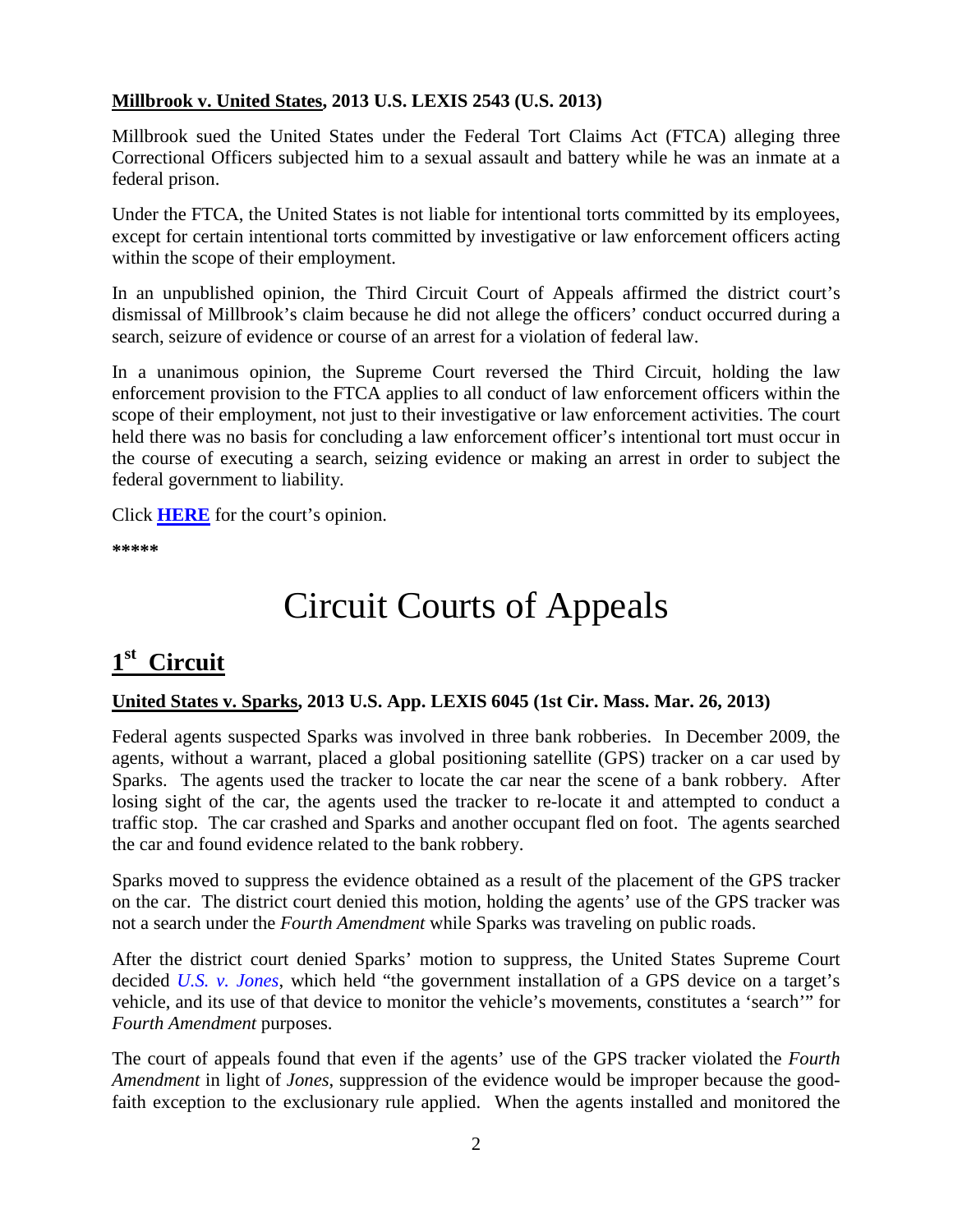GPS tracker in December 2009, binding precedent in the First Circuit allowed the agents to install and monitor a GPS tracker as they did. The agents' reliance on clear and settled circuit precedent to install a GPS tracker and monitor it for one week was objectively reasonable.

Click **[HERE](http://docs.justia.com/cases/federal/appellate-courts/ca1/11-1134/11-1134-2013-03-26.pdf)** for the court's opinion.

\*\*\*\*\*

# <span id="page-5-0"></span>**2nd Circuit**

#### **Winfield v. Trottier, 2013 U.S. App. LEXIS 4635 (2d Cir. Vt. Mar. 6, 2013)**

Officer Trottier stopped Winfield for speeding. During the stop, Winfield gave Trottier consent to search her car. Trottier, who admitted he was not looking for anything in particular, found an envelope, opened it and read the document that was inside. After finishing the search and finding nothing, Trottier issued a speeding citation and allowed Winfield to leave.

Winfield sued Trottier, claiming he violated the *Fourth Amendment* by reading her mail.

The district court held Trottier was not entitled to qualified immunity.

The court of appeals held Winfield's consent to search her car did not extend to Trottier's reading the document inside the envelope. The *Fourth Amendment* specifically protects the right of the people to be secure in their papers. The court noted, reading a person's personal mail is a far greater intrusion than a search for contraband because it can invade a person's thoughts. Given this greater intrusion, a reasonable person would not assume giving consent to a general search of a car would include consent to search a person's personal papers. Once Trottier opened the envelope and failed to discover large sums of money or contraband, he should have moved on to search the rest of the car. Trottier exceeded the scope of Winfield's consent when he read the letter and violated her *Fourth Amendment* right to be free from unreasonable searches.

However, the court of appeals held Trottier was entitled to qualified immunity because the right he violated was not clearly established at the time of the incident.

Click **[HERE](http://docs.justia.com/cases/federal/appellate-courts/ca2/11-4404/11-4404-2013-03-06.pdf)** for the court's opinion.

\*\*\*\*\*

#### **Carroll v. County of Monroe, 2013 U.S. App. LEXIS 4940 (2d Cir. N.Y. Mar. 12, 2013)**

Police officers assigned to a narcotics enforcement team executed a no-knock warrant for Carroll's house. After a battering ram was used to break through the front door, the first officer into the house shot and killed Carroll's dog, which charged at him while barking and growling.

Carroll sued the officers, claiming the shooting of her dog was an unconstitutional seizure in violation of the *Fourth Amendment*. Carroll argued the officers, knowing she had a dog, should have formulated a plan to secure the dog by non-lethal means.

After a two-day trial, the jury returned a verdict in favor of the officers.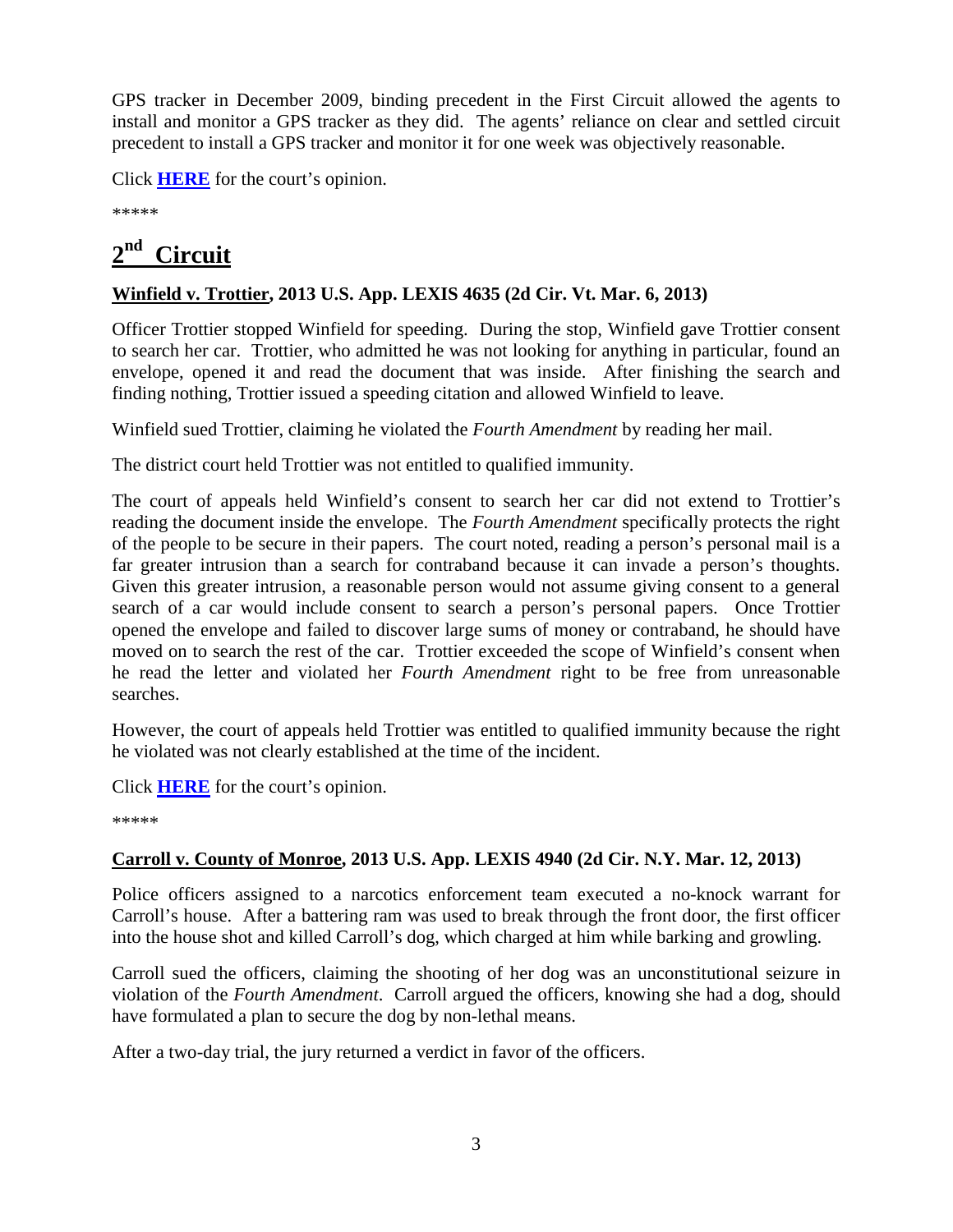While the unreasonable killing of a companion animal constitutes an unconstitutional seizure of personal property under the *Fourth Amendment*, in some circumstances it is reasonable for an officer to shoot a dog he believes poses a threat to his safety or the safety of others.

Based upon the evidence presented at trial, the court of appeals found that no amount of planning or training would have changed the outcome in the case. Carroll did not offer evidence to establish a non–lethal means of controlling her dog would have allowed the officers to escape the fatal-funnel inside the doorway and effectively execute the no-knock warrant. Consequently, the jury could have reasonably found the officer would still have needed to shoot Carroll's dog, even if the officers had developed a non-lethal plan to restrain it.

In addition, there was sufficient evidence for the jury to find the officer reasonably feared for his safety when Carroll's dog aggressively approached him in the entryway, and the jury was entitled to believe the officer's testimony that non-lethal methods would not have controlled the dog.

Click **[HERE](http://docs.justia.com/cases/federal/appellate-courts/ca2/12-975/12-975-2013-03-12.pdf)** for the court's opinion.

\*\*\*\*\*

## <span id="page-6-0"></span>**6th Circuit**

#### **United States v. Kinison, 2013 U.S. App. LEXIS 5344 (6th Cir. Ky. March 19, 2013)**

Lauren Omstott told the police her boyfriend, Kinison, had been sending her text messages describing his desire to get them both involved with a group that allegedly adopted children and then allowed others to engage in sex with those children. Omstott consented to a search of her cell phone, and an officer downloaded over sixteen hundred pages of text messages, corroborating Omstott's claims. In one of the text messages, Kinison admitted to viewing child pornography videos on the internet. When asked about this text message, Omstott told the officers Kinison was viewing the videos on his home computer. The officers conducted a records check and verified Kinison's address. Shortly afterward, the officers obtained a warrant to search Kinison's house. While the officers were executing the warrant, Kinison drove up in his car. The officers saw Kinison's cell phone in plain view in the vehicle's console and obtained a warrant to search his car and seize the phone. A forensic examination of Kinison's computer revealed images and videos of child pornography.

The district court granted Kinison's motion to suppress, finding the search warrant affidavit failed to establish probable cause to search Kinison's house and car.

The court of appeals reversed, holding the search warrant affidavit provided the magistrate with a substantial basis for believing evidence of child pornography would be found in Kinison's home and car.

First, Omstott was a credible witness. She met with the officers three times and subjected herself to prosecution if she made false statements to them. In addition, some of the text messages she voluntarily provided to the officers, subjected her to potential criminal prosecution based upon their content. The court noted, such admissions of crime establish indicia of credibility.

Second, the court found there was a nexus between the place to be searched, Kinison's house and car, and the evidence sought, child pornography, on Kinison's computer and phone. The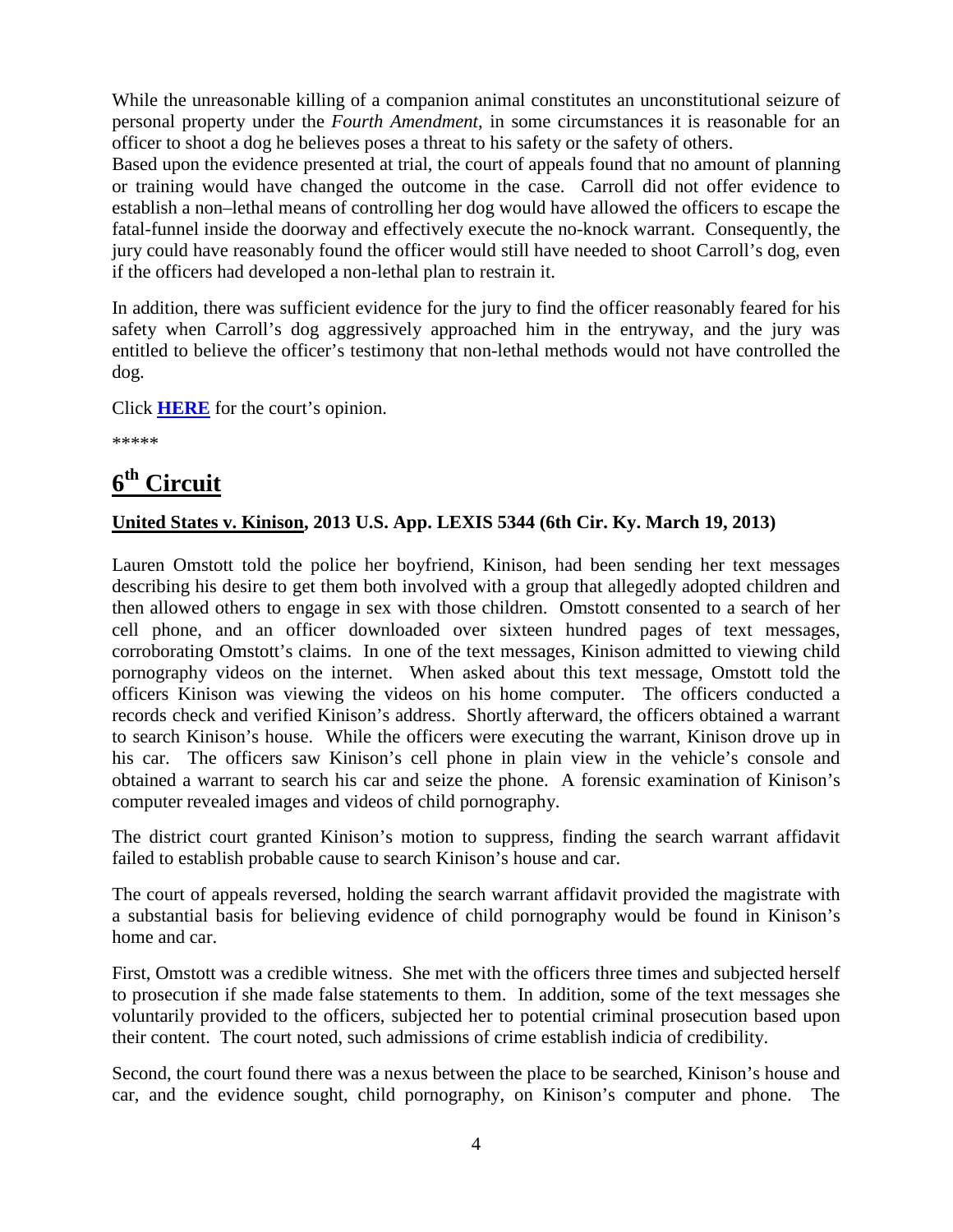language of the text messages clearly indicated Kinison's interest in joining a group that sexually abused children and that he had viewed child pornography videos on the internet. The fact Kinison would be viewing child pornography at home is consistent with the court's prior rulings that child pornography crimes are generally carried out in the secrecy of the home.

Finally, because the text messages to Omstott were sent from a phone, there was probable cause to believe evidence of child pornography would be found in Kinison's car after the officers saw a cell phone in plain view in his car.

Click **[HERE](http://docs.justia.com/cases/federal/appellate-courts/ca6/12-5997/12-5997-2013-03-19.pdf)** for the court's opinion.

\*\*\*\*\*

## <span id="page-7-0"></span>**7th Circuit**

#### **Engel v. Buchan, 2013 U.S. App. LEXIS 4648 (7th Cir. Ill. Mar. 5, 2013)**

Engel was released from prison after the Missouri Supreme Court vacated his conviction based upon the State's failure to disclose exculpatory evidence in violation of *[Brady v. Maryland](http://supreme.justia.com/cases/federal/us/373/83/case.html)*. Engel subsequently sued Buchan, a former federal agent, under *[Bivens v. Six Unknown Named](http://supreme.justia.com/cases/federal/us/403/388/case.html)  [Agents of Fed. Bureau of Narcotics](http://supreme.justia.com/cases/federal/us/403/388/case.html)*. Engle claimed Buchan framed him by fabricating evidence, manipulating witnesses and then suppressing this evidence in violation of *Brady*.

Buchanan argued Engel could not sue him for monetary damages under *Bivens* for a *Brady* violation.

First, the court held a *Bivens* cause of action is available for a *Brady* violation committed by a federal law enforcement officer in connection with a state criminal prosecution.

Second, the court held Engel's complaint contained sufficient factual allegations to state a plausible claim for violation of his due process rights under *Brady*.

Third, because the *Brady* right was clearly established at the time of the alleged violation, Buchanan was not entitled to qualified immunity.

Click **[HERE](http://docs.justia.com/cases/federal/appellate-courts/ca7/11-1734/11-1734-2013-03-05.pdf)** for the court's opinion.

\*\*\*\*\*

#### **Kristofek v. Village of Orland Hills, 2013 U.S. App. LEXIS 6073 (7th Cir. Ill. Mar. 11, 2013)**

Officer Kristofek arrested an individual for several traffic violations. While Kristofek was filling out the arrest paperwork at the police station, he was ordered to release the individual because he was the son of a former mayor of a nearby town, and to delete any information concerning the arrest from the computer. Kristofek disagreed with what he believed was political corruption, and expressed his concerns to fellow officers, his supervisors and eventually made a report to the Federal Bureau of Investigation (FBI). When the police chief found out about this conduct, he fired Kristofek.

Kristofek sued the chief and the village, claiming he was fired in retaliation for voicing his concerns over alleged corruption in the department, in violation of the *First Amendment*.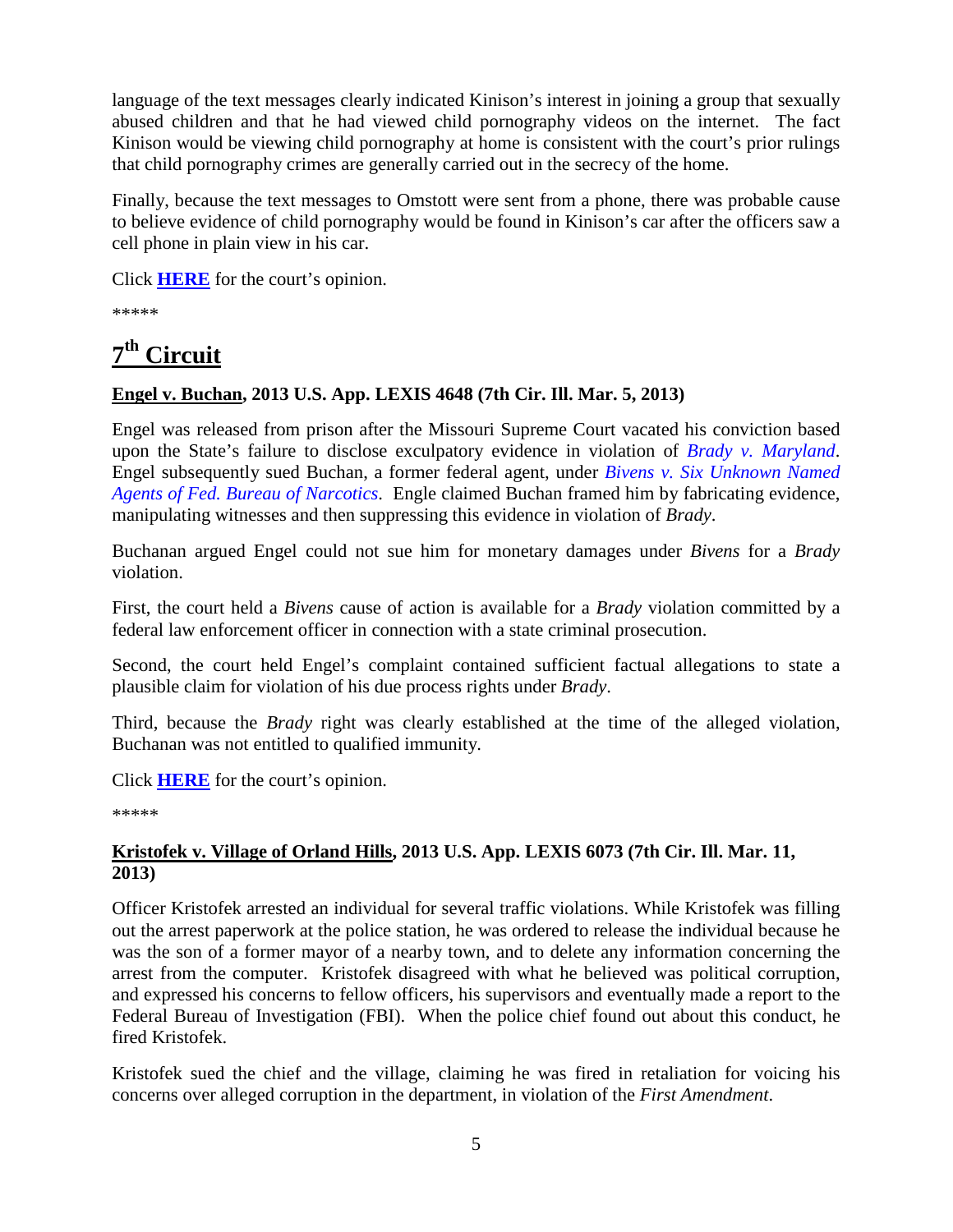A *First Amendment* retaliation claim by a public employee requires, at a minimum, the speech being retaliated against involves a matter of "public concern."

The district court dismissed the lawsuit, holding Kristofek's speech did not involve a matter of public concern because his sole motive in reporting the incident was to protect himself from potential civil and criminal liability.

The court of appeals disagreed and reversed the dismissal of Kristofek's lawsuit against the chief. After he was told to release the individual because of his political connections, Kristofek told his deputy chief the unequal application of the law due to political considerations was improper and possibly illegal. While Kristofek may have been trying to protect himself by reporting the incident, it was plausible he was also motivated to help the public. Any reasonable person would understand a report to the FBI could result in changes to police practices within the department.

The court of appeals also reversed the dismissal of Kristofek's lawsuit against the village. To hold the village liable for the chief's actions, Kristofek had to establish the chief was the person with final policymaking authority for the village regarding hiring and firing within the police department. The court held Kristofek made a plausible claim the chief had at least *de facto* authority to set policy for hiring and firing. Kristofek's lawsuit suggested the chief was fully in charge of the police department and that his hiring and firing decisions were not reviewed.

Click **[HERE](http://docs.justia.com/cases/federal/appellate-courts/ca7/12-2345/12-2345-2013-03-11.pdf)** for the court's opinion.

\*\*\*\*\*

## <span id="page-8-0"></span>**8th Circuit**

#### **Burlison v. Springfield Public Schools, 708 F.3d 1034 (8th Cir. Mo. March 4, 2013)**

Police officers arrived at a public high school to conduct a sweep of randomly selected areas in the building with a drug-dog. The sweep was conducted in accordance with the school district's standard operating procedures in an effort to combat the drug problem at the school. One of the areas to be swept was a science classroom. The officers directed all students and the teacher to leave the room, and to leave all backpacks, purses and personal belongings behind. Afterward, the officers spent five minutes in the classroom, however, the drug-dog did not alert to anything. The officers testified they did not search any students' possessions during this time.

Burlison brought a lawsuit on behalf of her son, C.M., claiming the school district, superintendent, principal and sheriff violated her son's *Fourth Amendment* rights by separating him from his backpack during the drug-dog sweep.

The court held the school district, officials and sheriff were entitled to qualified immunity.

Even if C.M.'s backpack was seized when the officers directed him to leave it in the classroom while the sweep occurred, the court concluded the seizure was part of a reasonable procedure to maintain the safety and security of the students at the school. In addition, C.M.'s rights were not violated by his brief separation from his backpack because he normally would not have been able to access or move it during class time without permission.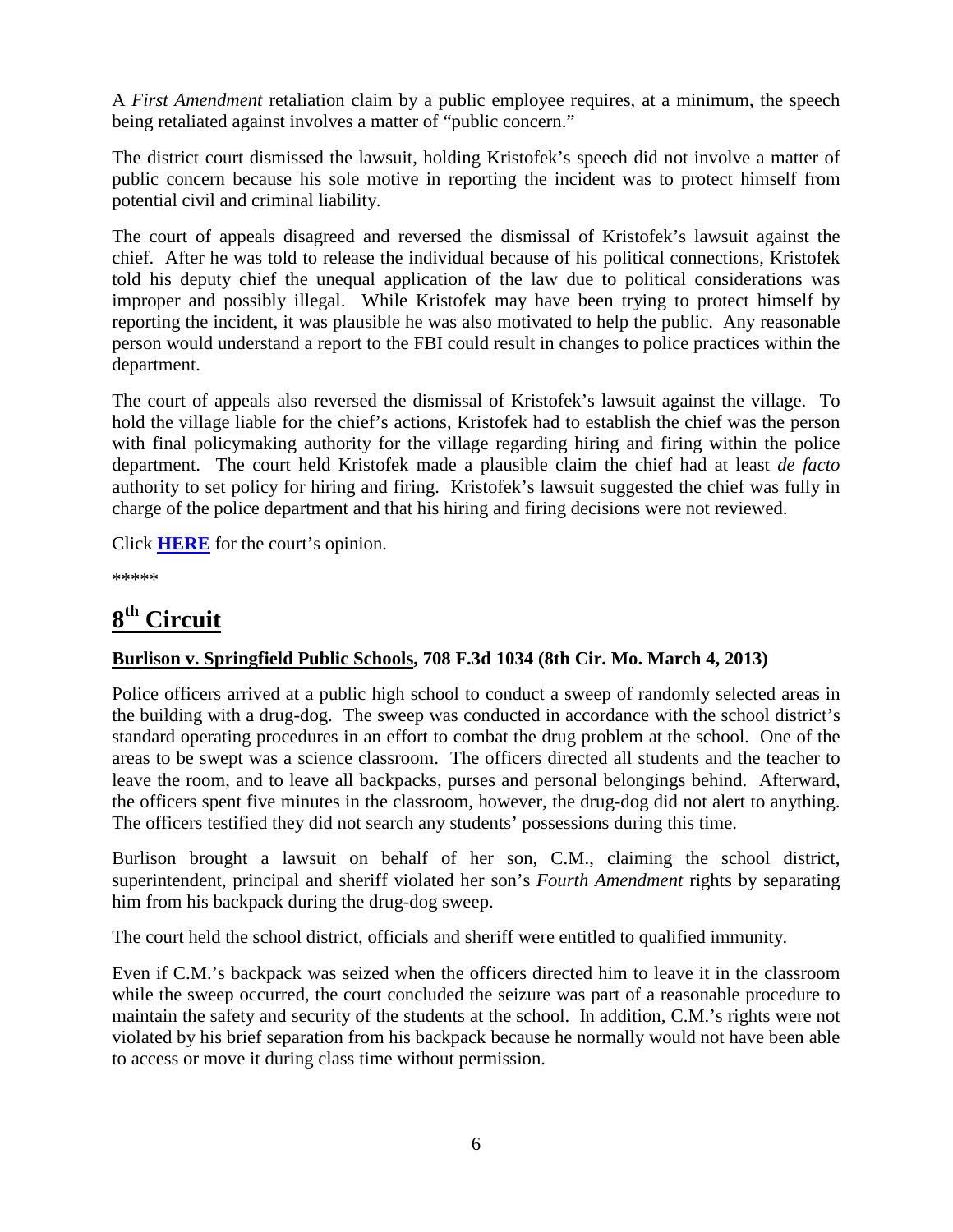In addition, the school district and its officials established a need for drug-dog sweeps as there was substantial evidence showing there were drug problems in the schools within the district. The procedures used by the school district and police officers to conduct the sweeps reasonably addressed the concerns over drug usage in school in a manner that was minimally intrusive to the students and their belongings.

Finally, the sheriff was not liable because he did not participate in the sweep and there was no evidence he failed to train or supervise the officers who conducted it.

Click **[HERE](http://docs.justia.com/cases/federal/appellate-courts/ca8/12-1382/12-1382-2013-03-04.pdf)** for the court's opinion.

\*\*\*\*\*

#### **United States v. Beard, 2013 U.S. App. LEXIS 4716 (8th Cir. Ark. Mar. 8, 2013)**

A State Trooper discovered more than one hundred eighty pounds of raw marijuana in Beard's car after pulling him over for a traffic violation.

Beard argued the search violated the *Fourth Amendment* because the trooper did not have a lawful reason for the traffic stop.

The court disagreed. First, the trooper's description of Beard's erratic driving gave him reasonable suspicion Beard had violated Arkansas traffic laws. As a result, the trooper lawfully stopped Beard's car. Second, the trooper's search of the car and seizure of the marijuana was lawful under the automobile exception because the trooper immediately smelled raw marijuana after Beard rolled down his car window.

Click **[HERE](http://docs.justia.com/cases/federal/appellate-courts/ca8/11-3311/11-3311-2013-03-08.pdf)** for the court's opinion.

\*\*\*\*\*

#### **United States v. Havlik, 2013 U.S. App. LEXIS 6186 (8th Cir. Ark. Mar. 28, 2013)**

The Federal Bureau of Investigation (FBI) learned of Havlik's possible involvement in a child pornography ring during an investigation of commercial child pornography websites. The FBI forwarded Havlik's name to the United States Postal Inspection Service. A Postal Inspector sent Havlik a solicitation letter in which he posed as a distributor of child pornography, and invited Havlik to request a catalog. Havlik requested a catalog and afterward returned an order form for the purchase of three child pornography videos.

Postal Inspectors arranged for a controlled delivery of the child pornography videos to Havlik's post office and obtained a search warrant for his residence. After Havlik returned home with the videos, police officers entered his property and ordered him to the ground. When Havlik did not comply an officer forced him to the ground and handcuffed him. An emergency medical technician examined Havlik, who was complaining of chest pains, and then an officer read Havlik his *Miranda* rights. When the officer informed Havlik of his right to counsel, Havlik replied, "I don't have a lawyer. I guess I need to get one, don't I?" The officer continued by advising Havlik an attorney would be appointed for him if he could not afford one. Havlik responded, "I guess you better get me a lawyer then." The officer continued reading the *Miranda* rights but stopped when Havlik again complained of chest pains. After a brief medical examination, a Postal Inspector read Havlik his *Miranda* rights, Havlik waived his rights and made incriminating statements.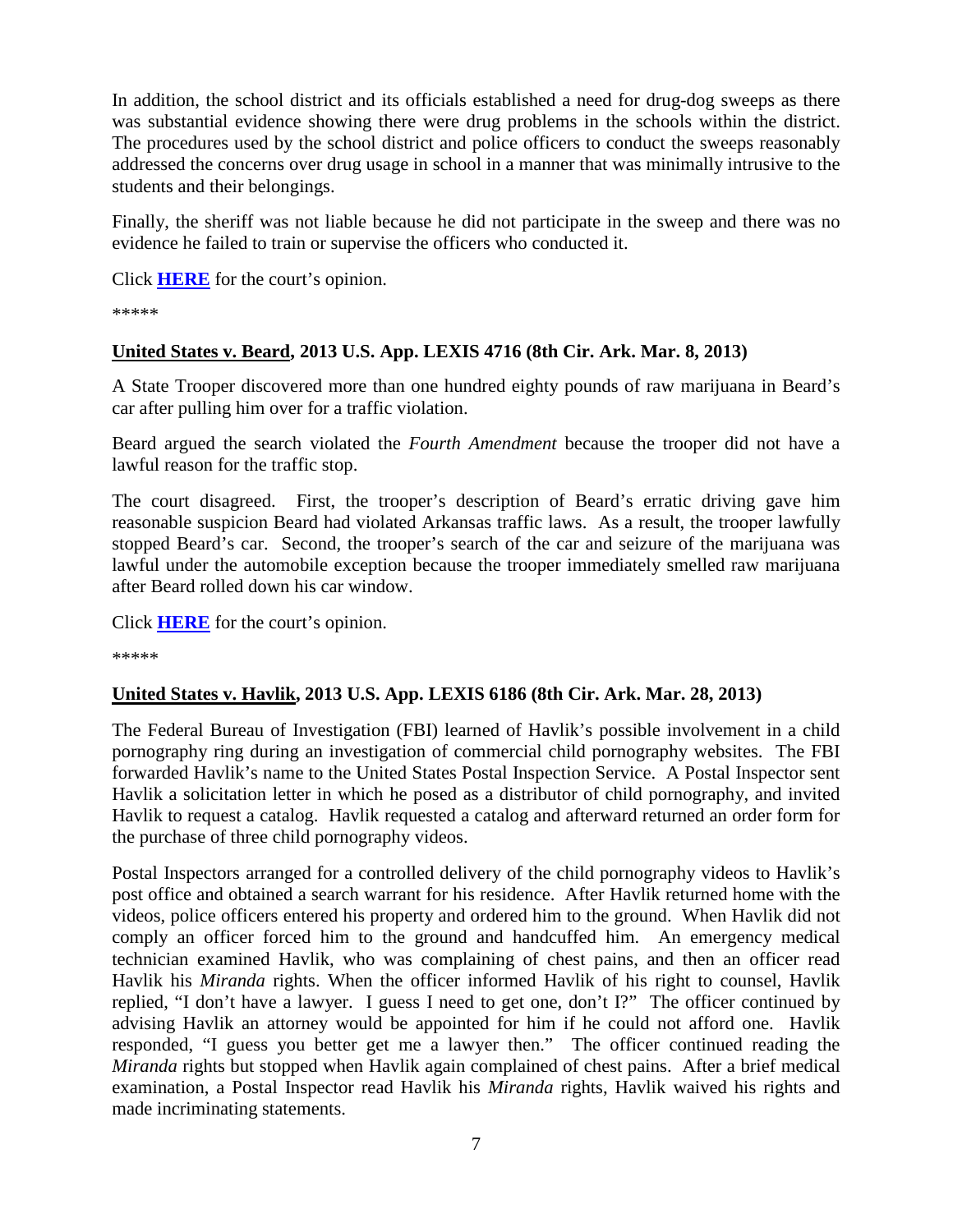Havlik claimed the Postal Inspector violated the rule of *Edwards v. Arizona* by continuing to question him after he invoked his right to counsel. In addition, Havlik claimed he was entrapped by the government.

When a suspect requests counsel during an interrogation, police must cease questioning until counsel has been made available or the suspect reinitiates communication with the police. However, a suspect must articulate his request for counsel sufficiently clearly so a reasonable police officer would understand the statement to be a request for an attorney. In addition, there is no requirement an officer must ask clarifying questions when a suspect makes an ambiguous statement regarding counsel.

The court of appeals found Havlik's statement, "I don't have a lawyer. I guess I need to get one, don't I?" was insufficient to trigger the officer's obligation to stop questioning. A reasonable officer could have understood Havlik's statement to be a request for advice about whether to seek counsel, rather than a request for counsel.

The court also found Havlik's statement, "I guess you better get me a lawyer then." was not significantly different from the statement, "maybe I should talk to a lawyer," which the Supreme Court found to be an ambiguous request for counsel in *[Davis v. United States](http://supreme.justia.com/cases/federal/us/512/452/)*.

Because Havlik's statements were not an unequivocal or unambiguous request for counsel, and the officers were not required to ask clarifying questions, there was no violation of the *Edwards* rule when the Post Inspector subsequently obtained a *Miranda* waiver from Havlik and questioned him.

The court further ruled the facts surrounding Havlik's waiver and statements to the Postal Inspector established he made them voluntarily. Despite the presence of a team of law enforcement officers on the property, only three were involved in questioning Havlik. In addition, three different medical specialists evaluated Havlik and he signed the *Miranda* waiver after the last specialist concluded he had "calmed down" and was not seriously injured.

The court held the government did not entrap Havlik. When government agents offer a subject the opportunity to commit a crime, and the subject promptly accepts the offer, there is no entrapment. Here, the Postal Inspector sent Havlik one solicitation letter inviting him to request a catalog of child pornography. Havlik promptly requested a catalog and the Postal Inspector complied with that request. In addition, the government introduced evidence of Havlik's predisposition to commit child pornography related offenses. The Postal Inspector sent Havlik the solicitation letter after the FBI discovered Havlik's name in customer records of a company that processed credit cards for commercial child pornography websites. In addition, during the execution of the search warrant, the officers found multiple VHS tapes containing child pornography Havlik obtained from sources other than the government.

Click **[HERE](http://docs.justia.com/cases/federal/appellate-courts/ca8/12-1294/12-1294-2013-03-28.pdf)** for the court's opinion.

\*\*\*\*\*

#### **United States v. Hager, 2013 U.S. App. LEXIS 6294 (8th Cir. N.D. Mar. 29, 2013)**

State Police officers investigating Mueller for child pornography offenses discovered he had sent electronic images of his daughters to Hager. Federal agents applied for a warrant to search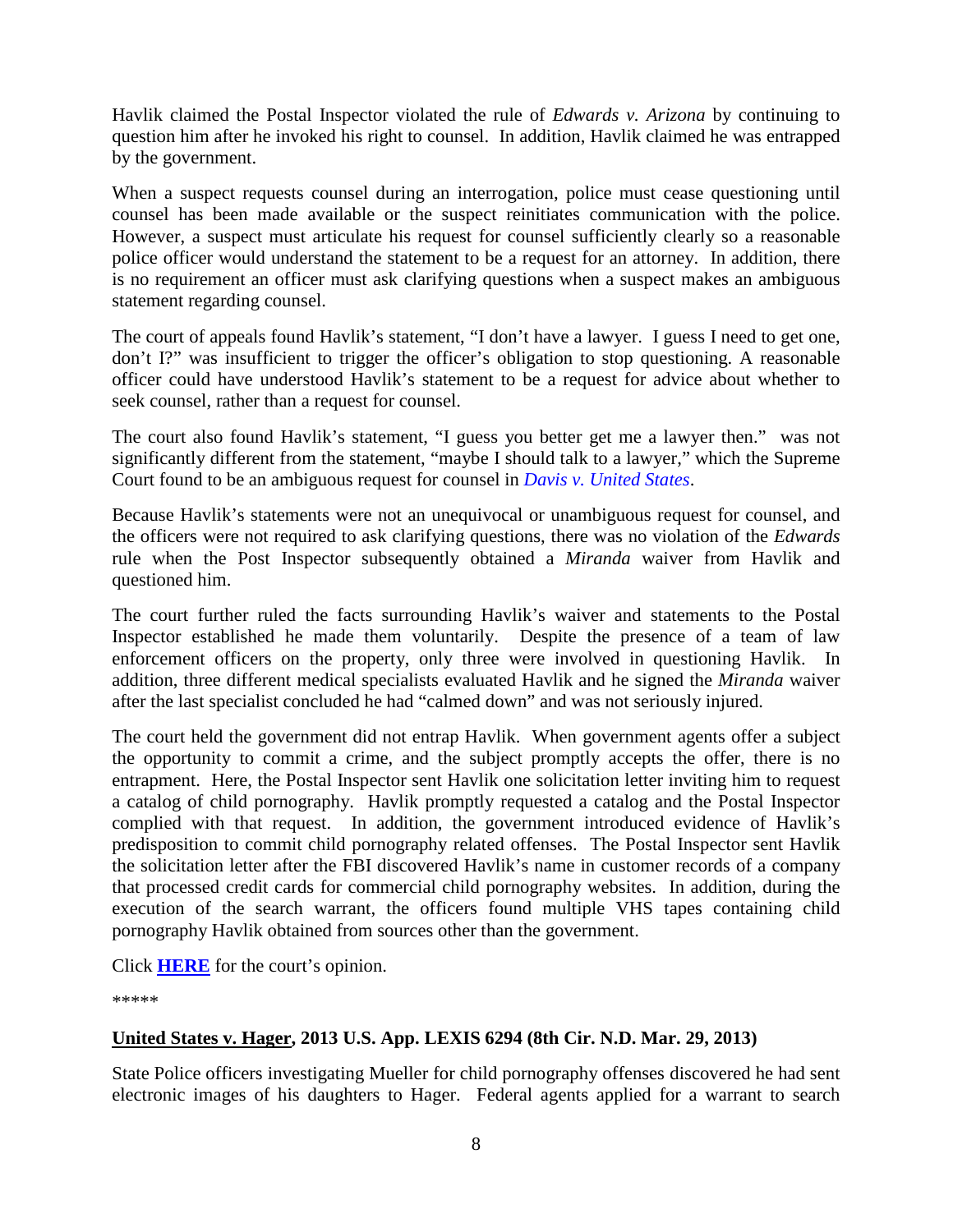Hager's residence for copies of the images of Mueller's daughters, and for the metadata, to aid the state officers in their case against Mueller. The magistrate judge issued a warrant authorizing the agents to search Hager's residence for, and the seizure of "sexually suggestive images depicting Mueller's minor daughters wherever they may be stored or found." During the search of Hager's residence, federal agents found over seven hundred VHS tapes. Hager told the agents he used a WebTV connection to copy information from the Internet to VHS tapes. One of the agents contacted an Assistant United States Attorney and who told the agent the VHS tapes were within the scope of the search warrant. Agents seized the tapes and upon viewing, they found child pornography. The agents stopped viewing the tapes and obtained an additional warrant.

Hager argued the first warrant authorized only a search for the metadata of the sexually suggestive images of Mueller's daughters and not a search of the VHS tapes because the VHS tapes could not contain metadata.

The court disagreed, holding the agents did not exceed the scope of the search warrant because it authorized the agents to search for and seize the images of Mueller's daughters "wherever they may be stored or found." Even though the agents sought to examine any metadata from the Mueller images, they sought to recover the metadata in addition to, not to the exclusion of, the images themselves.

Click **[HERE](http://docs.justia.com/cases/federal/appellate-courts/ca8/12-2074/12-2074-2013-03-29.pdf)** for the court's opinion.

\*\*\*\*\*

# <span id="page-11-0"></span>**9th Circuit**

#### **United States v. King, 2013 U.S. App. LEXIS 4730 (9th Cir. Cal. Mar. 8, 2013)**

Police officers believed King was involved in a homicide. When they checked his criminal history, the officers learned he was on felony probation. A term of King's probation allowed officers to search King's premises, without a warrant, any time of the day or night with or without probable cause. Based on this authority, officers searched King's residence and found an unloaded shotgun under his bed. The government indicted King for being a felon in possession of a firearm.

King argued the search of his residence, without any suspicion he was involved in criminal activity, violated the *Fourth Amendment*.

The court noted the judge who sentenced King determined it was necessary to condition King's probation on his acceptance of the suspicionless search provision. The probation order clearly expressed this provision, and King knowingly accepted it. As a result, the court held a suspicionless search conducted pursuant to a suspicionless-search condition of an individual's probation agreement does not violate the *Fourth Amendment*.

Click **[HERE](http://docs.justia.com/cases/federal/appellate-courts/ca9/11-10182/11-10182-2013-03-08.pdf)** for the court's opinion.

\*\*\*\*\*

#### **United States v. Cotterman, 2013 U.S. App. LEXIS 4731 (9th Cir. Ariz. Mar. 8, 2013)**

Cotterman and his wife were driving home to the United States from Mexico when they reached a port of entry in Arizona. During primary inspection by a border agent, the Treasury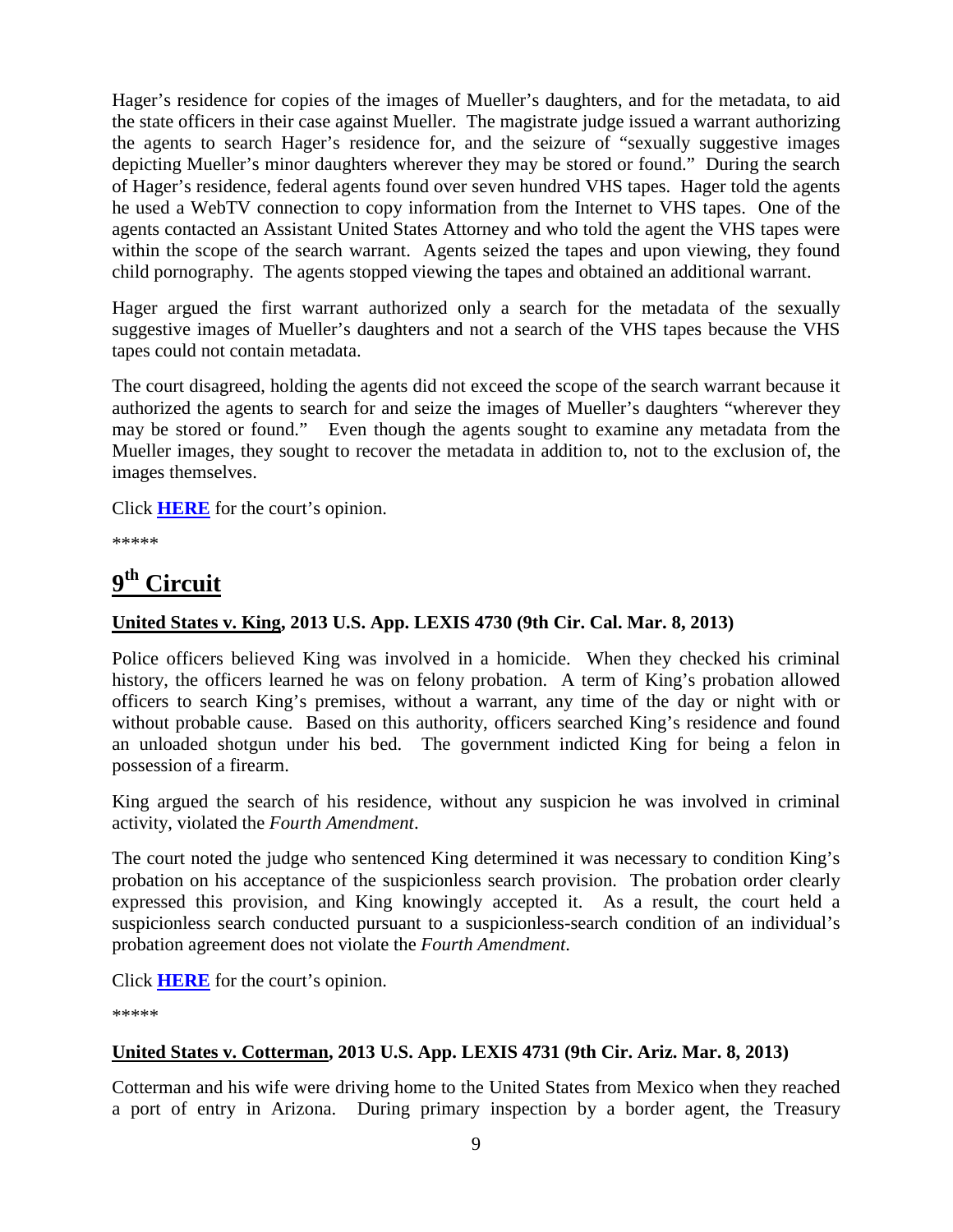Enforcement Communication System (TECS) returned a hit indicating Cotterman had previous convictions for sex offenses involving children, and that he was potentially involved in child sex tourism. Based upon this information, Cotterman and his wife were referred to secondary inspection. The border agents called the contact person listed in the TECS entry, and following their conversation, believed the hit to reflect Cotterman's involvement in some type of child pornography offense. The border agents learned the TECS hit was part of Operation Angel Watch, which was aimed at combatting child sex tourism by identifying registered sex offenders who travel frequently outside the United States. The border agents were advised to review any computers or cameras for evidence of child pornography. The agents searched two laptop computers and three digital cameras they found in Cotterman's vehicle and discovered personal photographs along with several password-protected files. Afterward, the border agents seized Cotterman's laptops and transported them to a forensic examiner, located approximately one hundred seventy miles away. Two days later, the forensic examiner discovered images of child pornography within the unallocated space and password protected files on Cotterman's computers.

Cotterman argued the warrantless search of his computers violated the *Fourth Amendment*.

The district court suppressed the child pornography evidence. A three-judge panel of the Ninth Circuit Court of Appeals reversed the trial court. (See **[4 Informer](http://www.fletc.gov/training/programs/legal-division/the-informer/informer-editions-2011/4Informer11.pdf/view) 11**) Subsequently, a majority of the Ninth Circuit Court of appeals judges ordered a rehearing in front of all of the Ninth Circuit Court of Appeals judges.

First, the court held the forensic examination of Cotterman's computers was not an extended border search. An extended border search is a search away from the border, where entry into the United States is not apparent, and requires the officers have a reasonable certainty of a recent border crossing and reasonable suspicion of criminal activity. Here, Cotterman was stopped and searched at the border. The border search of Cotterman's computers was not transformed into an extended border search simply because the devices were transported and examined at a location away from the border.

Second, the court held the forensic examination of Cotterman's computers required a showing of reasonable suspicion. After the initial search at the border, a forensic examiner made copies of the computers' hard drives and performed examinations that took several days before the child pornography evidence was discovered. An exhaustive forensic search of a copied computer hard drive intrudes upon privacy and dignity interests to a far greater degree than a cursory search at a border. The court determined that applying reasonable suspicion, as the standard, would not impede law enforcement's ability to monitor and secure our borders, or to conduct appropriate searches of electronic devices.

Finally, the court held the border agents had reasonable suspicion to conduct their initial search at the border and subsequent forensic examination of Cotterman's computers. Cotterman's TECS alert, prior child-related convictions, frequent travels, crossing from a country known for sex tourism, and collection of electronic equipment along with the parameters of the Operation Angel Watch program, gave rise to reasonable suspicion of criminal activity.

In addition, the existence of password-protected files was relevant in assessing the reasonableness of the scope and duration of the search of Cotterman's computers. After Cotterman failed to provide the agents with the passwords to the protected files, it took the forensic examiner days to override the computer security and open the image files of child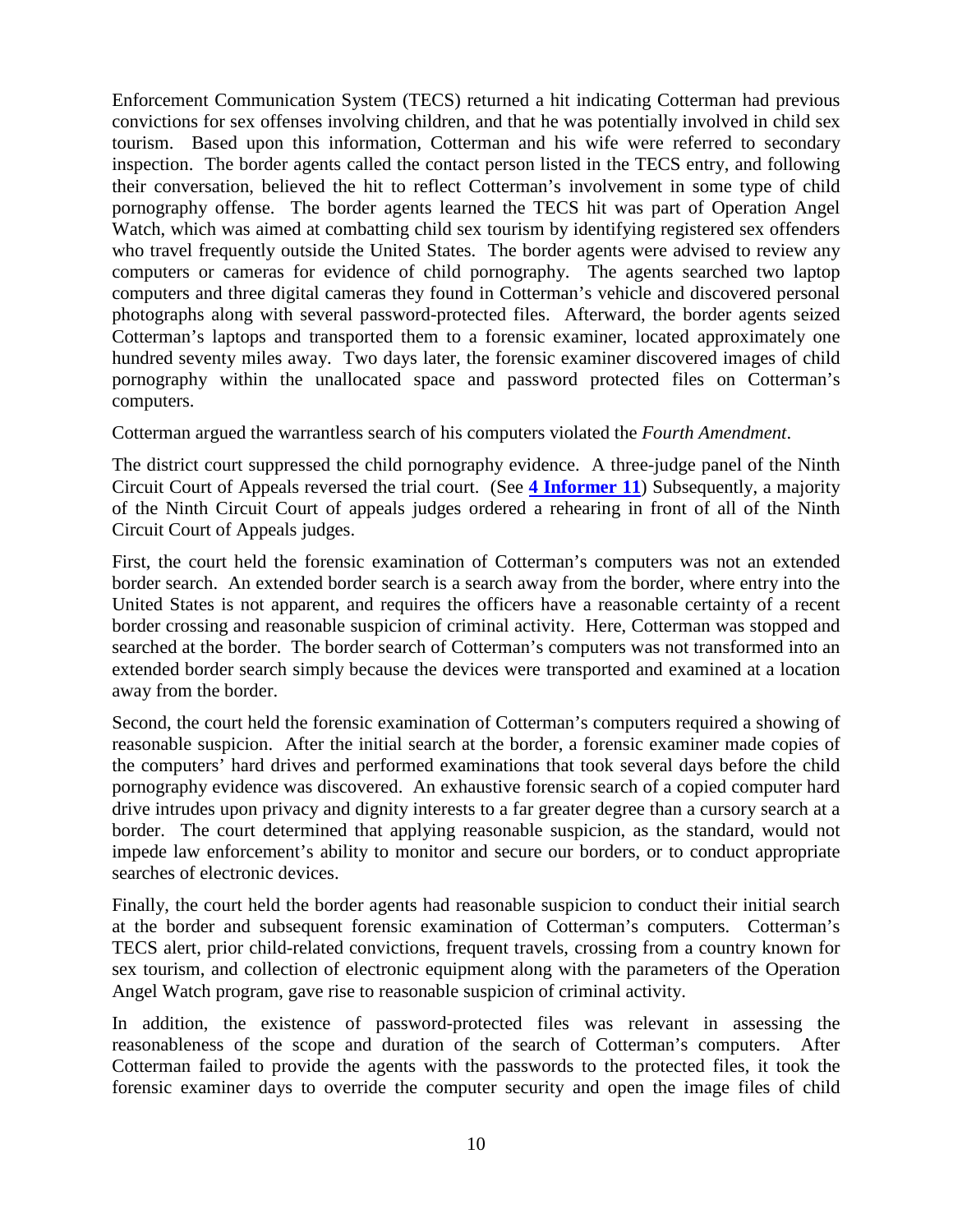pornography. Consequently, the scope and manner of the search was reasonable under the *Fourth Amendment*.

Click **[HERE](http://docs.justia.com/cases/federal/appellate-courts/ca9/09-10139/09-10139-2013-03-08.pdf)** for the court's opinion.

\*\*\*\*\*

## <span id="page-13-0"></span>**10th Circuit**

#### **United States v. Barajas, 2013 U.S. App. LEXIS 4475 (10th Cir. Kan. Mar. 4, 2013)**

During an investigation into a drug trafficking organization, federal agents engaged in wiretap surveillance and global positioning satellite (GPS) pinging of cell phones used by members of the organization, to include Barajas. Under the court orders that authorized the wiretaps, agents were also authorized to conduct the GPS pings, where the agents would contact the service provider, and the service provider would give the agents the current GPS coordinates of the particular cell phone, within a certain radius.

At trial, the government introduced conversations recorded during the wiretaps and GPS data obtained from pinging Barajas' cell phones.

Barajas argued the affidavits in support of the wiretaps did not establish necessity for the wiretaps as required under *Title III*. Barajas also argued GPS pinging should not have been covered by the wiretap orders because there was no probable cause in the affidavits to support the search for GPS data.

First, the court held the government satisfied the necessity requirement in its affidavits requesting the wiretaps. In each affidavit, the agent explained why traditional investigative techniques such as confidential sources and visual surveillance were ineffective, and why other techniques like trash searches and search warrants would prove ineffective if tried. The court commented the government was not required to exhaust all other conceivable investigative procedures before resorting to wiretapping. In addition, the need for the government to discover the size and scope of a criminal conspiracy often justifies the authorization of wiretaps.

Second, the court was not convinced Barajas' use of the cell phones for criminal activity was enough to authorize the agents access to the GPS data. Without an explanation of how Barajas' location would reveal information about the workings of the conspiracy, the court was reluctant to find probable cause existed to obtain to the GPS data. However, the court held it did not have to resolve this issue as the good-faith exception applied.

The court held the affidavit in support of the wiretap order established a minimally sufficient nexus between the illegal activity and the place to be searched. The government knew a person known only as "Samy" was using the cell phones for criminal activity. The government did not know "Samy's" identity; therefore, access to the GPS data would help the government identify him. Further, because the area of electronic law is very much unsettled, there is no reason to believe the government cannot obtain GPS data though a wiretap order. Assuming that pinging is a search, the standard needed to obtain GPS data is probable cause, the same standard needed to obtain a wiretap order.

Click **[HERE](http://docs.justia.com/cases/federal/appellate-courts/ca10/12-3003/12-3003-2013-03-04.pdf)** for the court's opinion.

\*\*\*\*\*